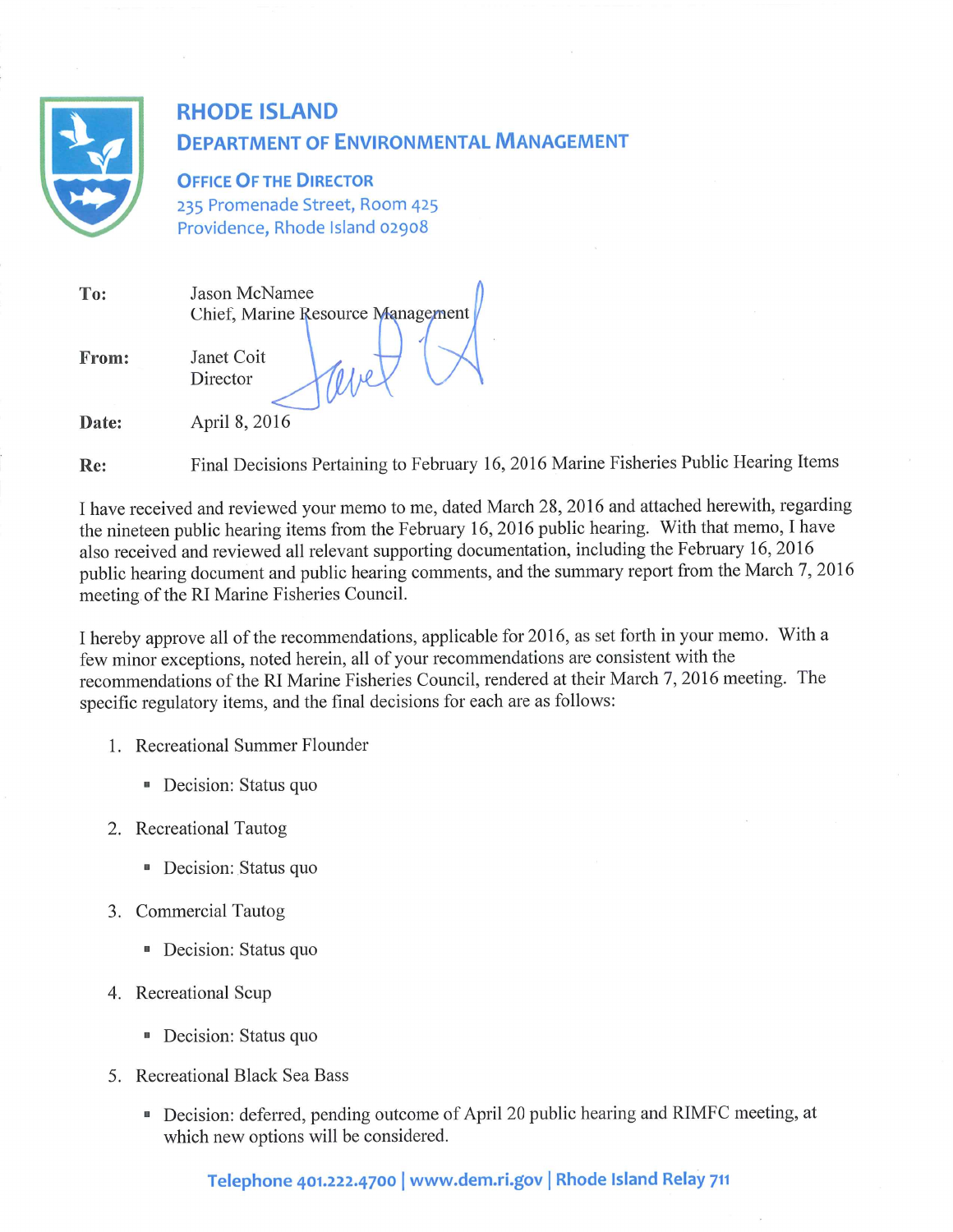- 6. Coastal Sharks
	- Decision: Adoption of new regulations, as proposed, which 1) establish mechanism to manage state quota for smoothhound sharks; and 2) establish framework for the 2016 Commercial Aggregated Large Coastal Sharks and Hammerhead Sharks Species Groups to maintain consistency with ASMFC possession limits for Aggregated Large Coastal Sharks and Hammerhead Sharks Species Groups, with an possession limit of 45 sharks/vessel/day.
- 7. Recreational Skate
	- Decision: Adoption of new regulation, as revised per public hearing process and as recommended by the RIMFC, of 10 fish/person/day.
- 8. Commercial Skate Wing Fishery
	- Decision: Adoption of new regulations as follows:
		- Clarify definition of commercial skate wing fishery, as proposed;
		- Establish new possession limits, as revised per public hearing process and as recommended by the RIMFC, as follows:
			- o Weekly (aggregate) possession limit of 18,200 pounds/vessel/week for wings only; or 41,314 pounds/vessel/week for whole skates.
			- o No sub-periods (year-round fishery)
			- o No trigger to decrease possession limits
		- No new restrictions on federally permitted vessels, balanced by affirmation that federally permitted vessels are bound by federal regulations.
		- Comment: I note that all of the provisions set forth above are consistent with the Council's recommendation except for the last bullet. I understand that the Council voted to support the industry group's proposal to prevent federally permitted vessels from dropping their federal permits and harvesting in state waters per the newly established possession limits. However, I concur with your recommendation not to impose such a restriction at this time, but instead carefully track the activities of federally permitted vessels to determine whether there is any shift of effort into state waters via permit dropping. If such a shift occurs, the matter should be subject to reconsideration.
- 9. Commercial Skate Bait Fishery
	- Decision: Adoption of new regulations, as proposed, which 1) clarify definition of skate bait fishery; 2) establish new 23-inch maximum size; and 3) establish new sub-periods and possession limits as follows:
		- Sub-period I May 1 through July 31:
		- Sub-period II August 1 through October 31:
		- Sub-period III November 1 through April 30:
		- Possession Limit: For each sub-period, the starting possession limit is 25,000 pounds/vessel/day (whole skate). When 90 percent of a bait skate TAL allocation in either Sub-period I or II, or when 90 percent of the annual Skate Bait TAL is landed, as determined by NOAA Fisheries, the possession limit will be reduced to the whole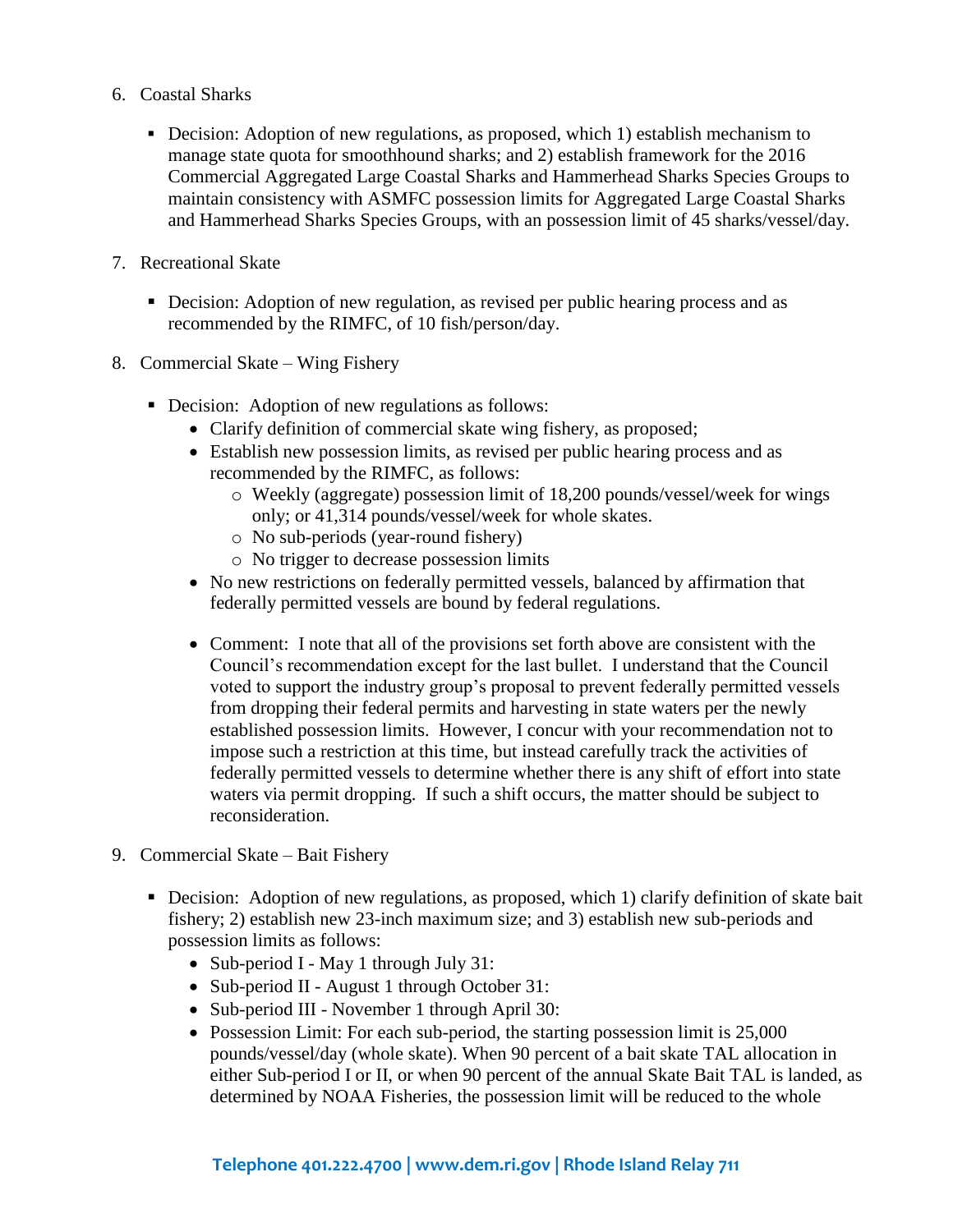weight equivalent of the skate wing possession limit in effect at that time (either 5,902 pounds, 9,307 pounds, or 1,135 pounds whole skate).

- 10. Finfish Regulations -- General Editing
	- Decision: Adoption of new regulations (all involving clarification and streamlining, no substantive changes) as proposed.
- 11. Recreational Striped Bass
	- Decision: Status quo
- 12. Commercial Striped Bass General Category
	- Decision: Adoption of new regulation, as revised per public hearing process and as recommended by the RIMFC, establishing an earlier -- May 29 -- start date for the first subperiod. All other provisions remain status quo.
- 13. Commercial Striped Bass Floating Fish Traps
	- Decision: Status quo
- 14. Commercial Striped Bass Tags and Reporting
	- Decision: Adoption of new regulations, as proposed, which:
		- Require all bass to be tagged with a current year S/B tag by a designated tagging agent at the point of sale;
		- Provide that tags shall be made available by DEM Marine Fisheries;
		- Require tagging agents to return all tag reports and unused tags to DEM Marine Fisheries annually, by January 1 of the following year; and
		- Provide that tagging agents who fail to comply with tagging and reporting requirements may be deemed ineligible to obtain tags in future years.
- 15. Recreational Striped Bass Fin-Clipping Provision
	- Decision: Adoption of new regulation, requiring any person recreationally harvesting a striped bass thirty-four (34) inches or larger to remove the right pectoral fin at a point as close to the body of the fish as possible, at the time of harvest.
		- Comment: I appreciate the Council's recommendation to add the phrase "and not releasing" after "recreationally harvesting" and to add the word "entire" before "right pectoral fin." However, I concur with your recommendation, based on consultation with DEM Legal and DEM Law Enforcement, that the Council's suggested additions are not necessary since 1) the term *harvesting* is already well-established as a term that is commonly recognized within the *Rhode Island Marine Fisheries Regulations* as meaning the decision not to return (release) a fish to the water but rather to take or possess it, and 2) the new requirement to remove the right pectoral fin "as close to the body as possible" clearly implies the need to remove the entire fin. I further note that the fin-clipping regulation already in effect in Massachusetts utilizes similar (non-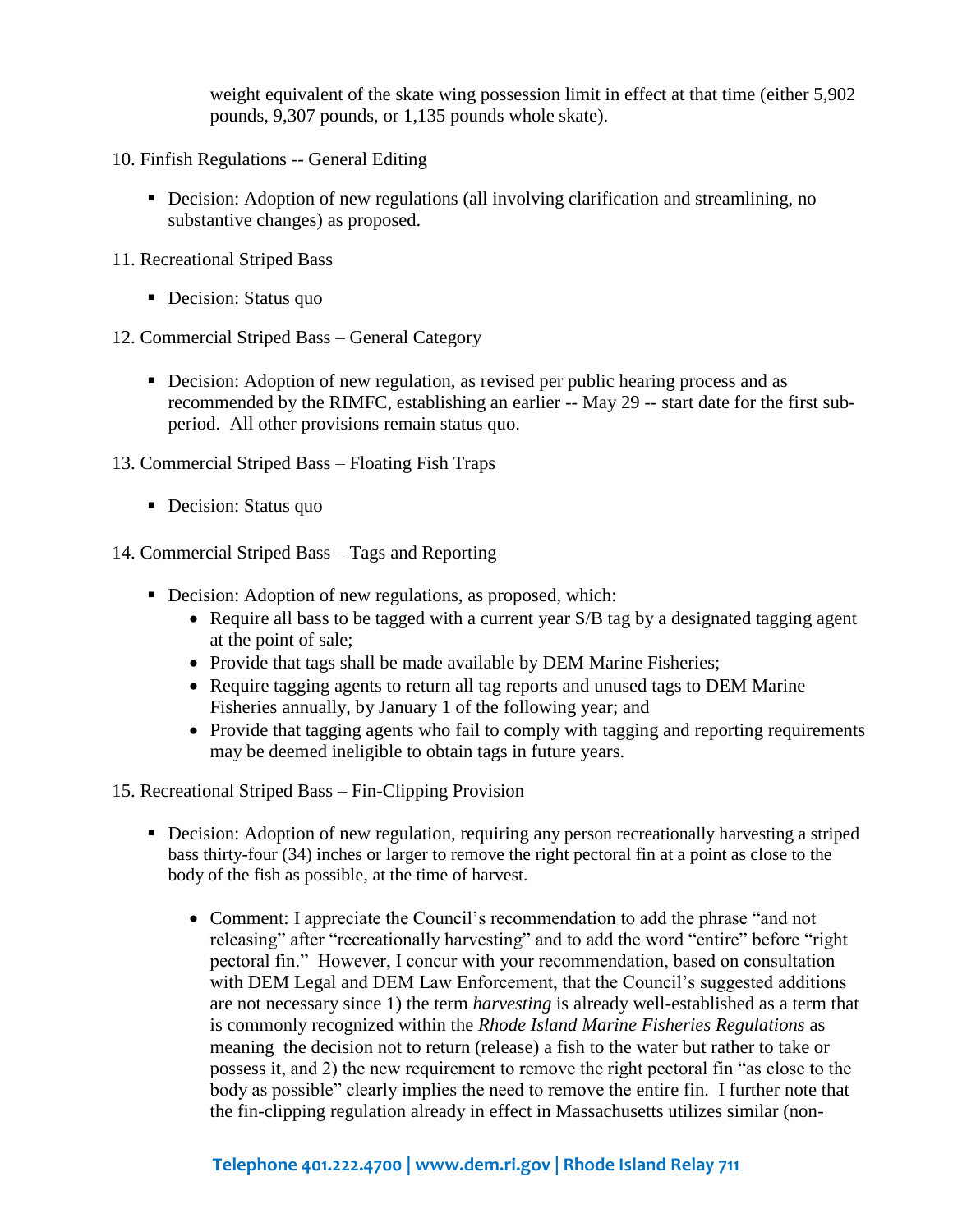perfected) language. As such, the new regulation should be enacted without the perfections recommended by the Council.

- 16. Dealer Regulations Complementary Fin-Clipping Provision
	- Decision: Adoption of new regulation, as complement to new fin-clipping language set forth above under #15, prohibiting licensed dealers from purchasing and/or offering for sale any striped bass that has the entire right pectoral fin removed.
- 17. Dealer Regulations General Editing
	- Decision: Adoption of new regulations (all involving clarification and streamlining, no substantive changes) as proposed.
- 18. New Stand-Alone Regulatory Section ("Part I") encompassing "Definitions" and replacing "Legislative Findings"
	- Decision: Adoption of new regulations (all involving clarification and streamlining, no substantive changes) as proposed.

19. Repeal of Part 17 – Maps

 Decision: Enactment of repeal, after the Marine Fisheries website is updated to include all relevant maps.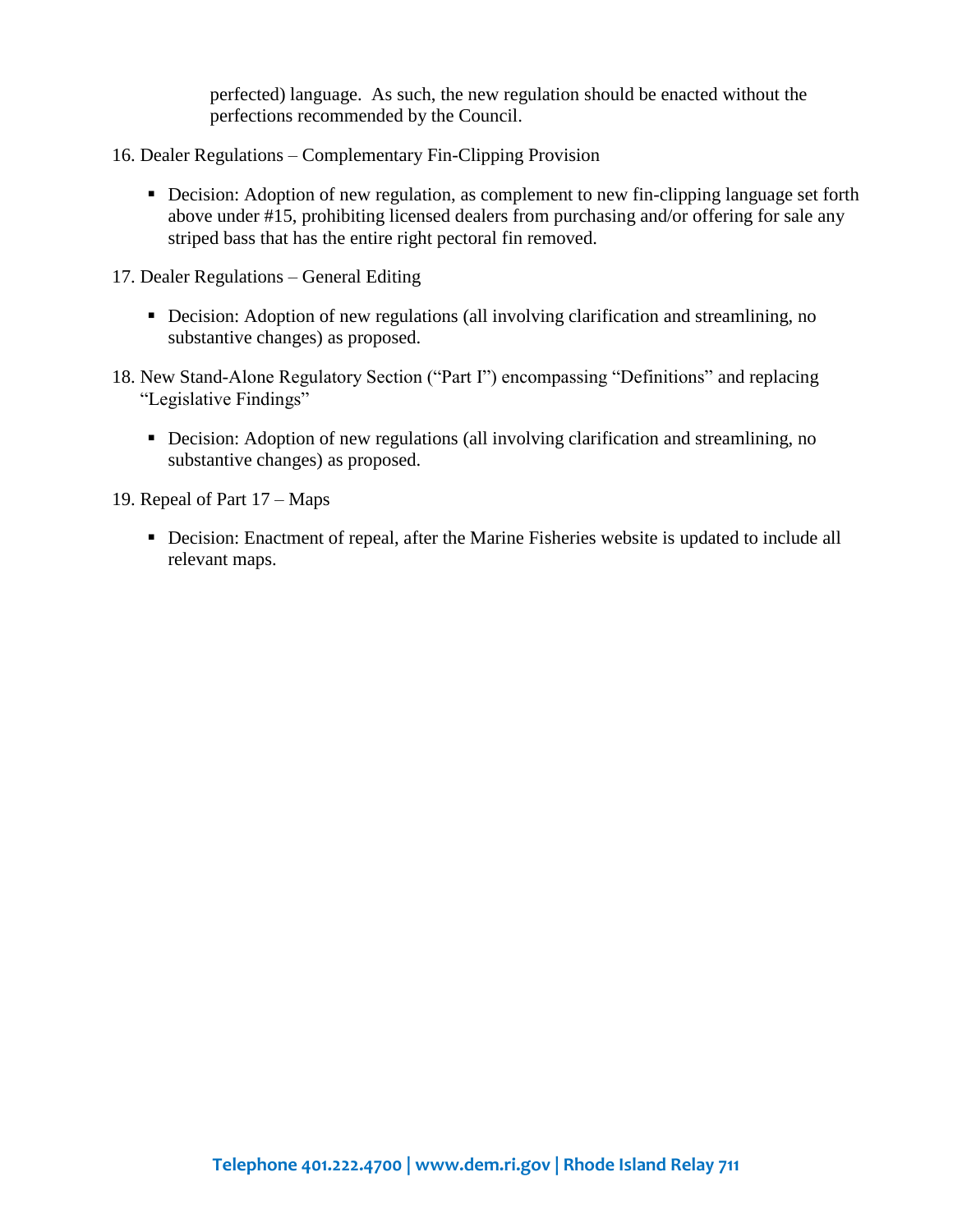

# **RHODE ISLAND**

# **DEPARTMENT OF ENVIRONMENTAL MANAGEMENT**

**DIVISION OF FISH & WILDLIFE / MARINE FISHERIES** Three Fort Wetherill Road Jamestown, Rhode Island 02835

# INTER-OFFICE MEMO

- TO: Janet Coit, Director
- FROM: Jason McNamee, Chief
- DATE: March 28, 2016
- SUBJECT: Request for decision regarding proposed amendments to the RI Marine Fisheries regulations that were the subject of a public hearing conducted on February 16<sup>th</sup> and deliberated by the RI Marine Fisheries Council at their March  $7<sup>th</sup>$  meeting.

## 1. **Recreational Summer Flounder:**

- Options presented at hearing:
	- **Option 1:** Status quo (SQ).
	- **Option 2:** Reduce bag limit from 8 to 5 fish/person/day
- **Public comment:** Few comments, all in support of SQ; support of SQ by RIPCBA and RISAA. No additional support for option 2.
- **Council:** Motion to recommend adoption of SQ; passed 7 0.
- **Marine Fisheries:** Marine Fisheries supports SQ.
- **Timing to file:** N/A (SQ).

#### 2. **Recreational Tautog:**

• Options presented at hearing:

| Option                                                                      | Min.<br><b>Size</b> | Rec. and P/C Season/Poss. Limit                                                                                                          |  |  |
|-----------------------------------------------------------------------------|---------------------|------------------------------------------------------------------------------------------------------------------------------------------|--|--|
| Option 1:<br>Status quo                                                     |                     | April $15 - May 31$ : 3 fish<br>June $1 -$ July 31: Closed<br>Aug. $1 - 3rd$ Sat. in Oct: 3 fish<br>3rd Sat. in Oct. $-$ Dec. 15: 6 fish |  |  |
| <b>Option 2: Decrease</b><br><b>Poss. Limit due to poor</b><br>stock status | 16"                 | April $15 - May 31$ : 3 fish<br>June $1 -$ July 31: Closed<br>Aug. 1 – 3rd Sat. in Oet. Dec. 31: 3 fish<br>$Doe$ $31.6$ fich             |  |  |
| <b>Option 3: Additional</b><br>proposal submitted                           |                     | <u>April 15 – May 31:</u> 3 fish<br>June $1 -$ July 31: Closed<br>Aug. $1 - 3$ rd Sat. in Oct: 63 fish                                   |  |  |

• Public comment: Majority of comments in support of SQ; support of SQ by RIPCBA and RISAA. No additional support for options 2 or 3.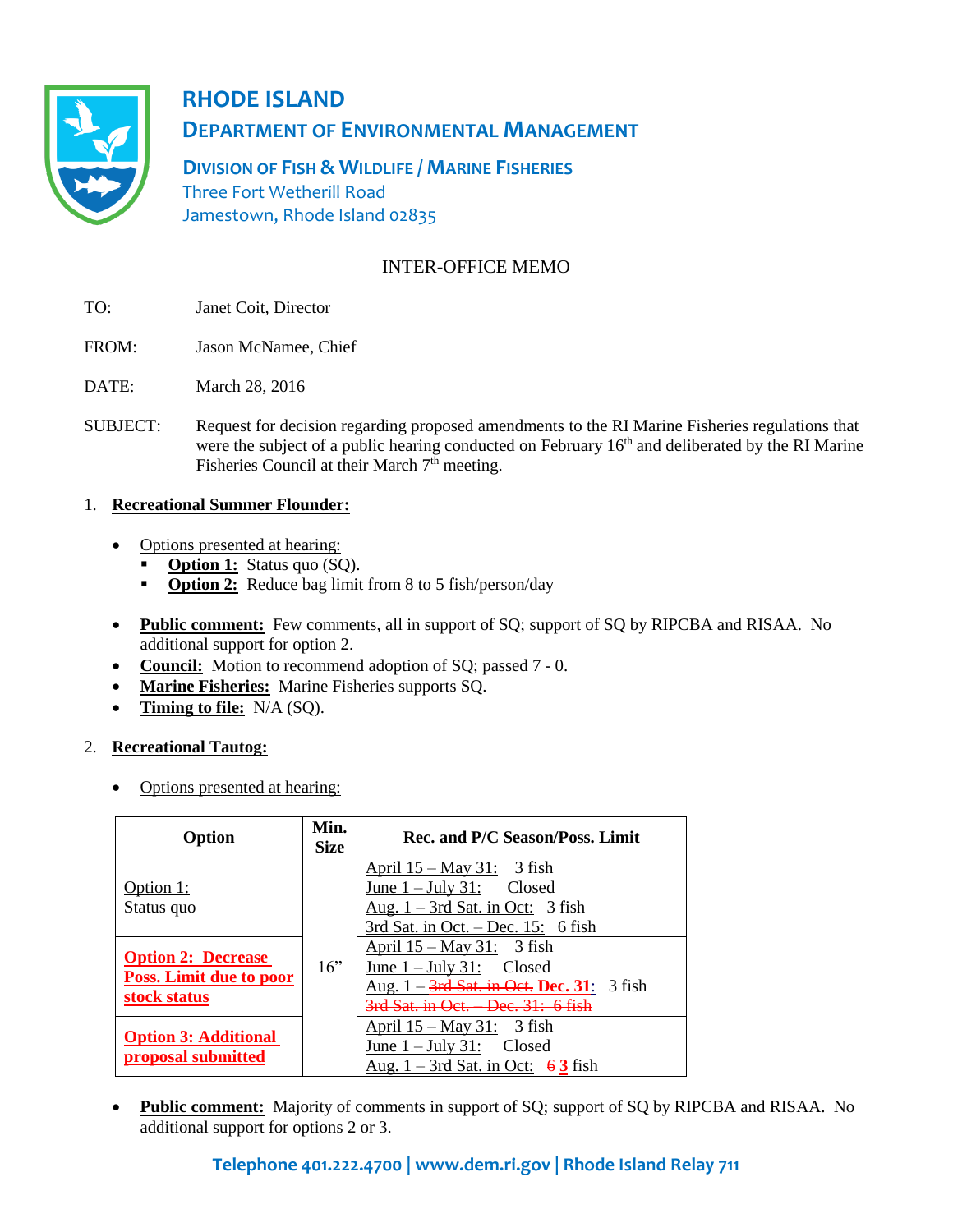- **Council:** Motion to recommend adoption of option 1 (SQ); passed 7 0.
- **Marine Fisheries:** Marine Fisheries offered the decreased recreational bag limit option so that a change could be entertained if needed or wanted. It is clear that stock status is poor for tautog in SNE, and more conservative management is coming for this species. Despite this, Marine Fisheries supports SQ at this time. Marine Fisheries feels that the current poor stock status will not be exacerbated by allowing another year's fishing to unfold. Getting out in front of the ASMFC with RI specific management in this year could create additional problems for our management program in subsequent years. Marine Fisheries will monitor the fishery and will propose potential changes to management for 2017 pending the outcome of the ASMFC's process for tautog.
- **Timing to file:** N/A (SQ).

# 3. **Commercial Tautog:**

| Option                     | Min.        | <b>Season</b>                                                    | Quota             | <b>Possession Limit</b> |
|----------------------------|-------------|------------------------------------------------------------------|-------------------|-------------------------|
|                            | <b>Size</b> |                                                                  |                   |                         |
| Option 1: Status quo       |             | April 15 – May 31                                                | $1/3$ of total    | 10 fish/vsl/day         |
|                            |             | Aug. $1 -$ Sept. 15                                              | $1/3$ of total    | 10 fish/vsl/day         |
|                            |             | Oct. 15 – Dec. 31                                                | $1/3$ of total    | 10 fish/vsl/day         |
| <b>Option 2: RIFA</b>      |             | The commercial regulations regarding the harvest of Tautog shall |                   |                         |
| proposal                   | 16"         | be the same as that of the recreational fishery.                 |                   |                         |
| <b>Option 3:</b>           |             | April 15 – May 31                                                | $\frac{1}{3}$ 25% | $10$ fish/vsl/day       |
| <b>Additional Industry</b> |             | Aug. $1 -$ Sept. 15                                              | $\frac{1}{3}$ 25% | 10 fish/vsl/day         |
| proposal                   |             | Oct. $15 - Dec. 31$                                              | $\frac{1}{3}$ 50% | 10 fish/vsl/day         |

• Options presented at hearing:

- **Public comment:** Substantial comments received in support of both SQ and Option 3; comm. rod and reel strong support for option 3; no additional support for option 2.
- **Council:** Motion to recommend adoption of SO; passed 7 0.
- **Marine Fisheries:** For the same reasons as noted above for the recreational fishery, Marine Fisheries supports SQ for 2016. Further, given the impending conservative management measures that will most likely be needed in 2017, it would not be wise to change our commercial management from a hard TAL to a soft quota approach at this time as proposed by Option 2, though the reasoning behind the proposal has merit and should be considered in the future. Finally, as reasoned by the RIMFC, the change in allocation proposed in option 3 impacts specific user groups negatively while benefiting other user groups, so Marine Fisheries would not support this without additional discourse on this subject. The allocations proposed would also make quota management much more challenging for Marine Fisheries, creating a risk of incurring large overages or premature closures.
- **Timing to file:** N/A (SQ).

# 4. **Recreational Scup:**

- **Option 1:** Status Quo
- **Public comment:** Support of SQ by RIPCBA.
- **Council:** Motion to recommend adoption of SQ; passed 7 0.
- **Marine Fisheries:** Marine Fisheries supports SQ, and notes that this is one fishery where we have developed a program that has allowed for stability in management over a number of years by forgoing some yield, which is an attribute and something we should work toward in the future.
- **Timing to file:** N/A (SQ).
- 5. **Recreational Black Sea Bass:** Due to recent developments that were not adequately addressed during the February public hearing process, a new hearing is set for 4/20/2016 on recreational black sea bass. Marine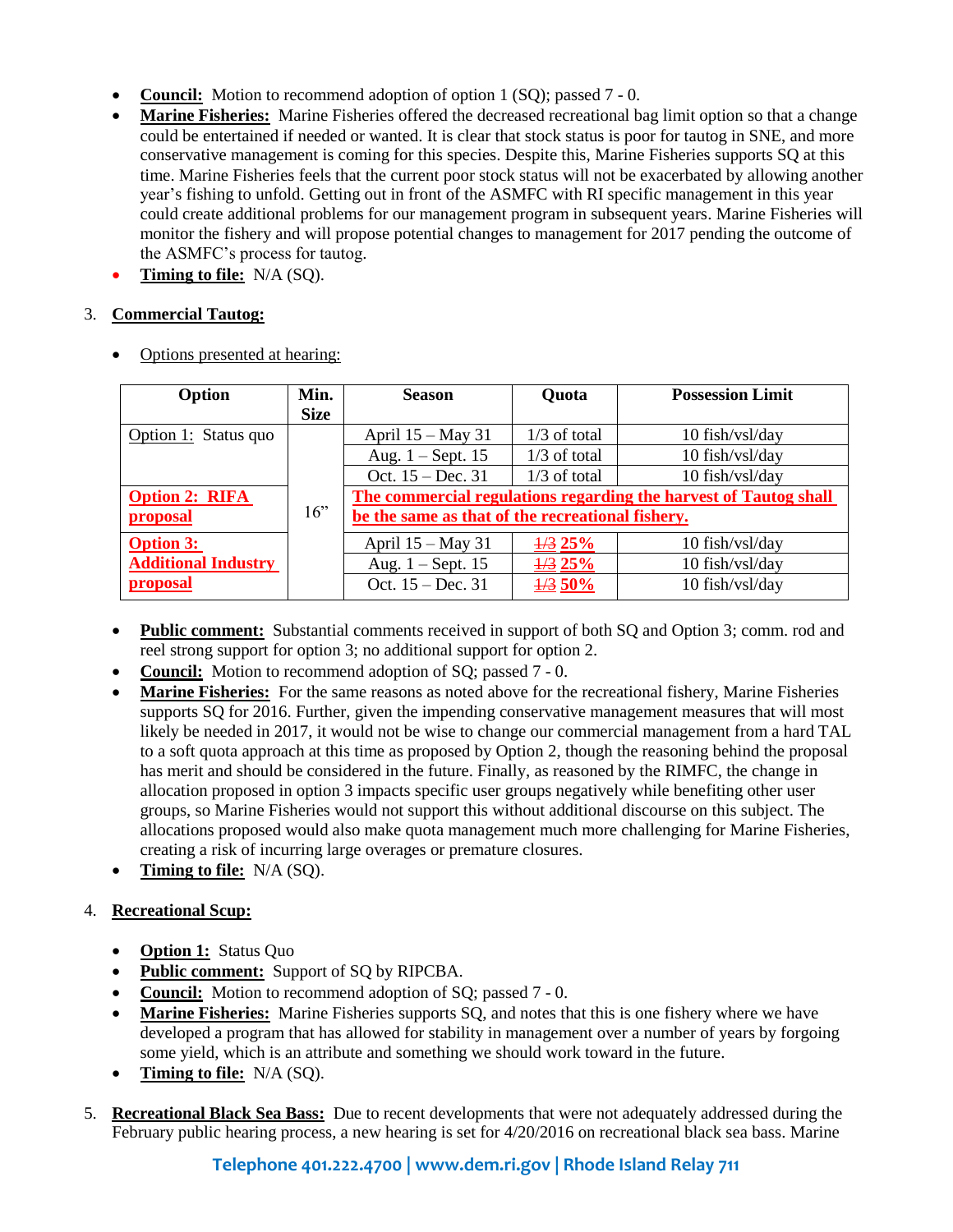Fisheries did not get a minimum size increase approved by the ASMFC technical committee (TC) for 2016 management, but neighboring states are proposing or have implemented regulations instituting an increased minimum size, thus creating a situation where RI felt compelled to offer the same. These new measures have been approved by the TC, are assumed to be accepted by the ASMFC management board as well, and are currently out to public notice in RI. We will process the results of the public hearing and subsequent RIMFC meeting for your consideration as expediently as possible.

## 6. **Coastal Sharks:**

- 2 proposals:
	- Establish mechanism to receive and manage state quota for Smoothhound Sharks;
	- Establish framework for the 2016 Commercial Aggregated Large Coastal Sharks and Hammerhead Sharks Species Groups Fishery to maintain consistency with ASMFC possession limit for Aggregated Large Coastal Sharks and Hammerhead Sharks species groups.
- **Public comment:** None.
- **Council:** Motion made to recommend adoption of the language as proposed; passed  $7 0$ .
- **Marine Fisheries:** Marine Fisheries supports the proposed changes.
- **Timing to file:** Immediately.

## 7. **Rec. Skate:**

- **Option proposed: One hundred (100) lbs/vessel/day.**
- **DLE comment:** Change units from lbs to # of fish; DFW calculates this to 80 fish/vessel/day.
- **Public comment:**
	- F. Blount: 300 lbs/vessel/day or 10 fish/person/day;
	- RIPCBA: 10 fish/person/day for charter/party permit holders
- **Council:** Motion to recommend adoption of 10 fish/person/day; passed 5 1 (*J. Grant* opposed; *B. Macintosh* recused).
- **Marine Fisheries:** Marine Fisheries supports adopting 10 fish/person/day.
- **Timing to file:** Immediately.
- 8. **Skate Wing Fishery:**
	- **Clarify definition of the commercial Skate Wing fishery:**
		- o **Public comment:** None.
		- o **Council:** Motion to recommend adoption of language as proposed; passed 6 0 (*B. Macintosh* recused).
		- o **Marine Fisheries:** Marine Fisheries supports the changes as proposed.
		- o **Timing to file:** Immediately.
	- **Establish commercial sub-periods and possession limits:**
		- Noticed language (federal plan):

| Sub-period   | Poss. limit (lbs/vsl/day) |
|--------------|---------------------------|
| $5/1 - 8/31$ | $2.600*$                  |
|              | 4.100*                    |

\* Decreasing to 500 lbs once 85% of TAL reached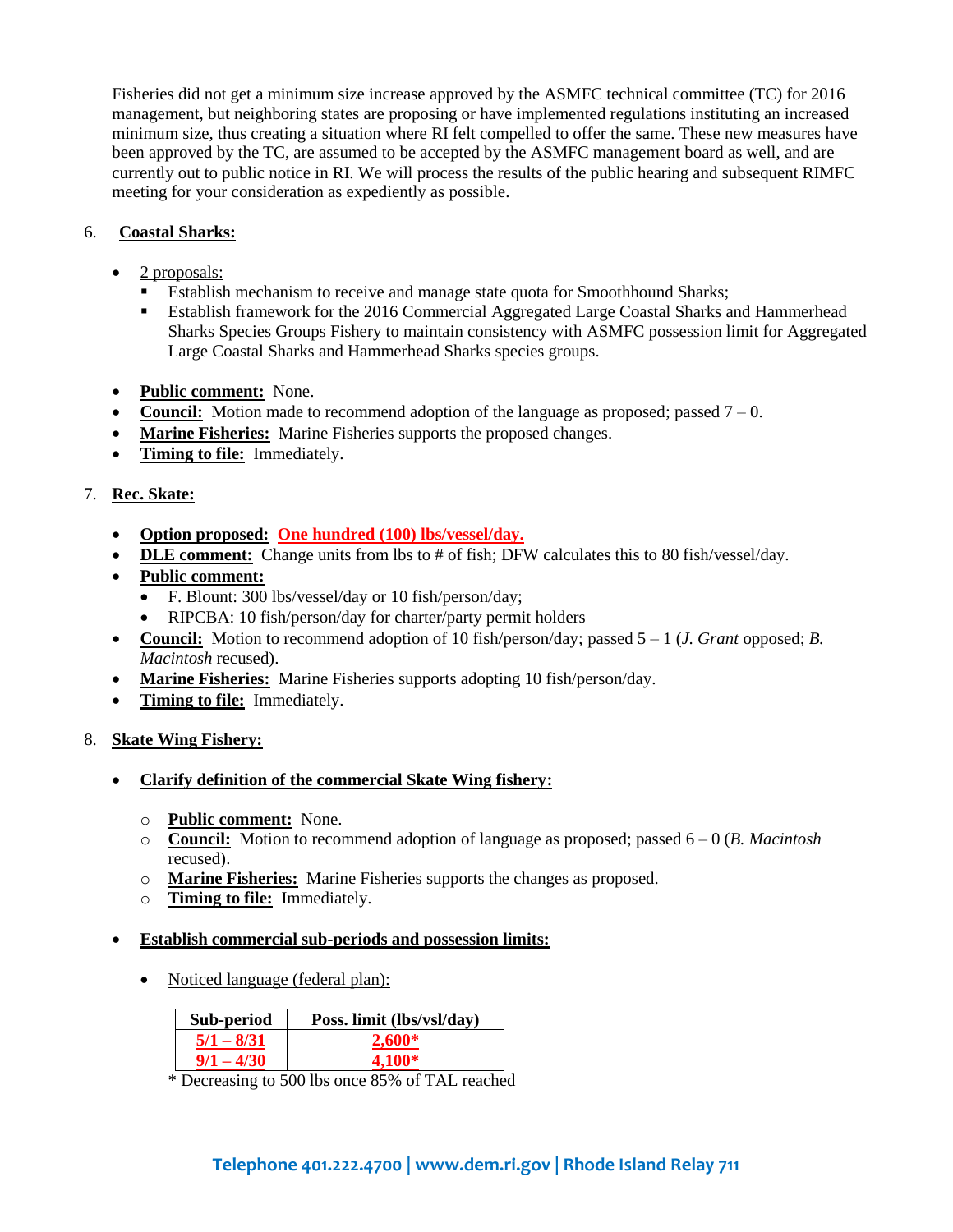• Industry proposal: Establish weekly (aggregate) possession limit of  $18,200$  (2,600 X 7) lbs/vsl for state vessels that do not possess any active federal permits between 5/1 thru 8/31.

| Sub-period | Poss. limit (lbs/vsl/wk) |
|------------|--------------------------|
|            |                          |

- **Public comment:** Industry proposal submitted as shown. Written comment supporting a program more in line with the federal plan as originally proposed.
- **Council:** Motion made to recommend adoption of the industry option as proposed; passed  $6 0$ (*B. Macintosh* recused).
- **Marine Fisheries:** Marine Fisheries supports the industry proposal with modification. Per advice from the Council, Marine Fisheries will monitor the fishery closely for increased effort and any landings that are anomalously high. This will also entail review to make sure the weekly trip limits are not being exceeded. Marine Fisheries does not support the portion of the industry proposal regarding restriction of federal permits at this time but will review permit activity to analyze whether there is in fact an influx of effort from federal fishers in to state waters through manipulation of their permit activity.

Final annotated language as follows:

(B) **State-waters** Skate Wing fishery: Shall be defined as skate harvested, possessed, or landed **by a vessel:**

**(1) Fishing in state waters, not on a previously declared Day At Sea (DAS), and without an active federal open-access skate permit; and**

**(2)** For food for human consumption, i.e., product landed with a designated ACCSP Disposition Code  $001$  = Food.

**(3) Minimum size: No minimum size.**

(**4**) Possession limit: There is no commercial possession limit for the skate wing fishery, provided the vessel is fishing in state waters, not on a previously declared Day At Sea (DAS), and without anactive federal open-access skate permit. **18,200 pounds per vessel per week for wings only; or 41,314 pounds per vessel per week for whole skate.**

**Timing to file:** Immediately upon finalization of language as approved by DEM legal and DLE.

#### 9. **Skate Bait Fishery:**

#### **Clarify definition of the commercial Skate Bait fishery:**

- **Public comments:** None.
- **Council:** Motion to recommend adoption of language as proposed; passed 6 0 (*B. Macintosh* recused).
- **Marine Fisheries:** Marine Fisheries supports the language as proposed.
- **Timing to file:** Immediately.
- **Establish maximum length of 23 inches and commercial sub-periods and possession limits:**
	- **Public comments:** None.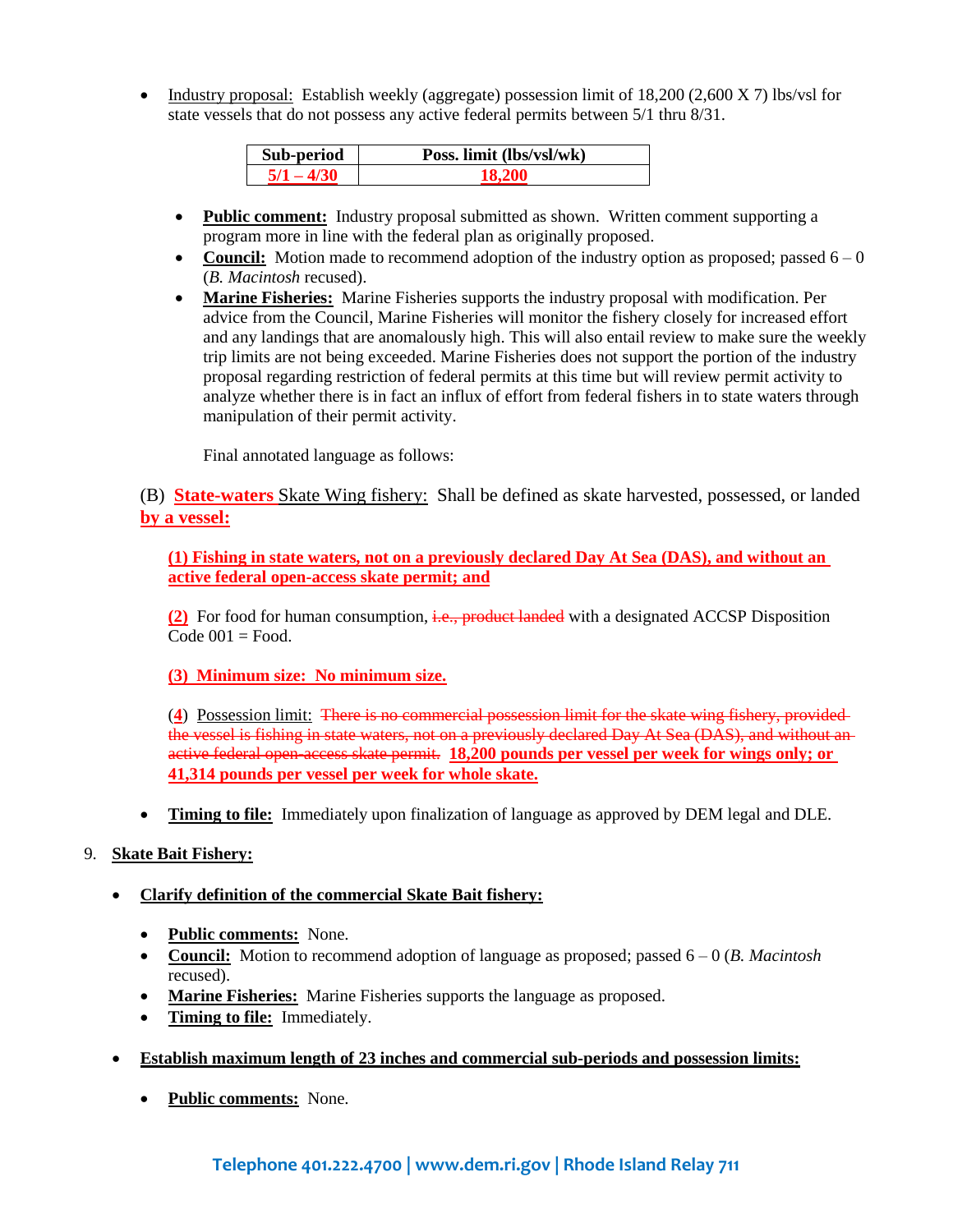- Council: Motion to recommend adoption of the maximum length and language as proposed; passed 6 – 0 (*B. Macintosh* recused).
- Marine Fisheries: Marine Fisheries supports the definition as proposed as it is a conservation measure to protect winter skates.
- **Timing to file:** Immediately.

#### 10. **General editing of Finfish regulations:**

- **Public comments:** None.
- **Council:** Motion to recommend adoption of language as proposed; passed  $7 0$ .
- **Marine Fisheries:** Marine Fisheries supports as proposed and notes that the restructuring of the regulations is nearing completion.
- **Timing to file:** Immediately.

#### 11. **Recreational Striped bass:**

• Option 1: Status Quo

| Option                      | <b>Min. Size</b> | <b>Possession Limit</b> | <b>Season</b>   |
|-----------------------------|------------------|-------------------------|-----------------|
| <b>Option 1:</b> Status quo | 28"              | $1$ fish/day            | Open year round |

- Public comment: Few comments were made at hearing; support of increase to 2 fish bag limit for P/C by RIPCBA.
- **Council:** Motion to recommend adoption of SQ; passed 7 0.
- Marine Fisheries: Marine Fisheries supports SQ and notes that there may be need to change regulations in the near future due to signals from the stock assessment on improved stock status.
- **Timing to file:** N/A (SQ).

#### 12. **Commercial Striped Bass General Category:**

**Options proposed:**

| Option           | Min. Size | <b>Possession Limit</b> | Quota   | <b>Season</b>     |
|------------------|-----------|-------------------------|---------|-------------------|
| <b>Option 1:</b> | 34"       | 5 fish/person/day       | 70%     | $6/8 - 8/31$      |
| Status quo       |           | (max 5 fish/vessel)     | 30%     | $9/8 - 12/31$     |
| <b>Industry</b>  | 34"       | 5 fish/person/day       | 70%     | $6/8$ 5/15 - 8/31 |
| <b>Option 1</b>  |           | (max 5 fish/vessel)     | 30%     | $9/8 - 12/31$     |
| <b>Industry</b>  | 34"       | 5 fish/person/day       | 70 80 % | $6/8$ 5/15 - 8/31 |
| <b>Option 2</b>  |           | (max 5 fishivesel)      | 30 20%  | $9/8 - 12/31$     |

- **Public comment:** Substantial comments received in support of both SO and Industry Option 2. Strong support for Industry Option 2 from self-identified Bay commercial rod and reel fishermen and RISA membership; support for SQ from RICRRAA; no additional support for Industry Option 2.
- Council: Motion to recommend adoption of a modified version of Industry Option 1 with an opening date of May 29; passed  $6 - 1$  (D. Monti opposed).

| 34" | 5 fish/person/day  | 70% | $6/8$ 5/29 $-$<br>8/31 |
|-----|--------------------|-----|------------------------|
|     | (max 5 fishivesel) | 30% |                        |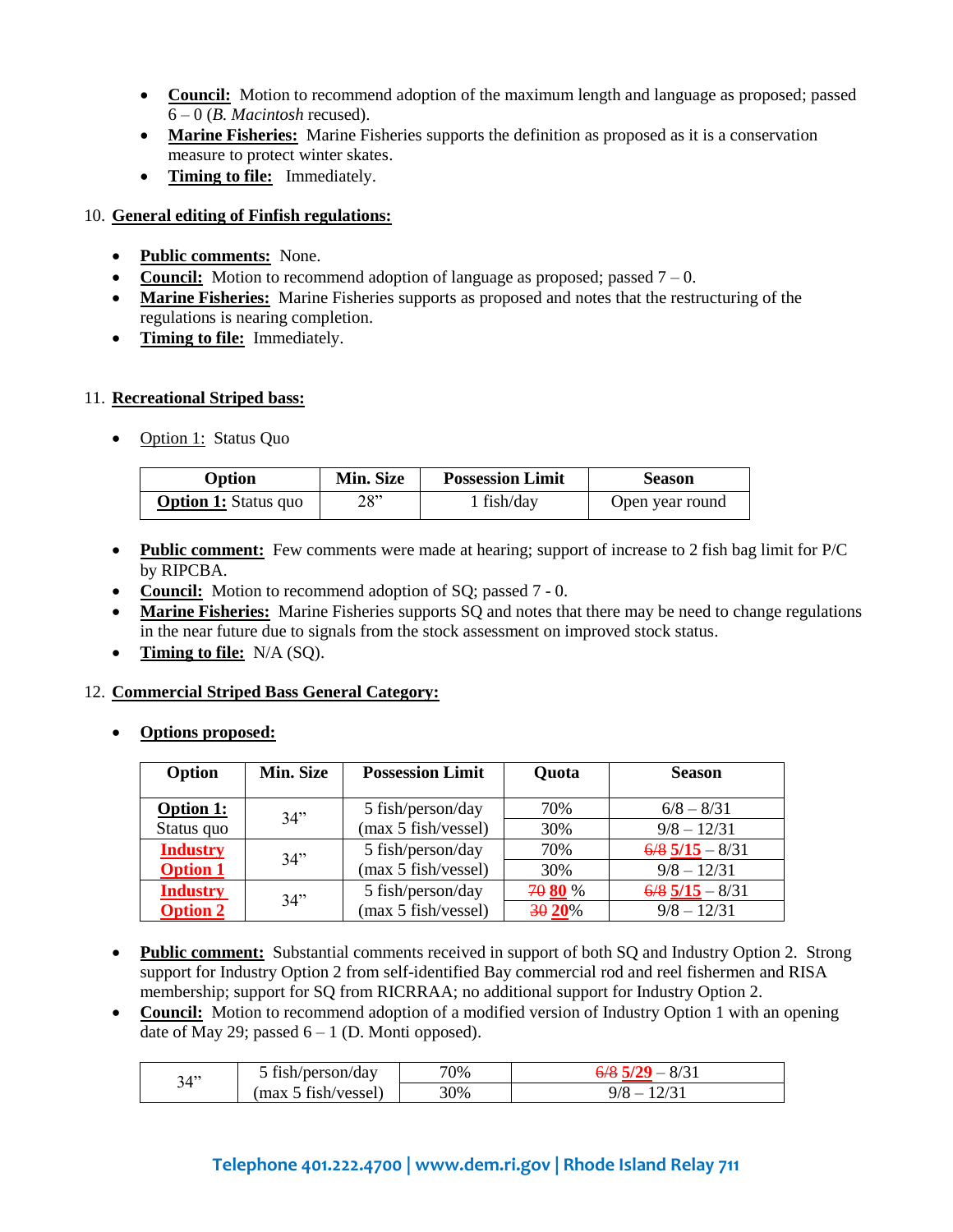- **Marine Fisheries:** Marine Fisheries supports the Council recommended option as it is manageable by way of quota monitoring and seemed to be a good compromise between the two juxtaposed options. An added note is that Marine Fisheries would not support Industry Option 2 as the small fall quota would be difficult to manage adequately.
- **Timing to file:** Immediately.

# 13. **Commercial Striped Bass Floating Fish Traps:**

• Option 1: Status Quo

| <b>Option</b>                  | <b>Min. Size</b> | <b>Possession Limit</b> | <b>Season</b> |
|--------------------------------|------------------|-------------------------|---------------|
| <b>Option 1:</b><br>Status quo | 26"              | Unlimited               | $4/1 - 12/31$ |

- **Public comment:** None.
- **Council:** Motion to recommend adoption of SQ; passed 6 0 (*J. Grant* recused).
- **Marine Fisheries:** Marine Fisheries supports SQ.
- **Timing to file:** N/A (SQ).

# 14. **Commercial Striped Bass Tags – clarification of tag and reporting requirement:**

# **Final proposed language:**

Commercial Striped Bass Tags: Each individual Striped bass shall be immediately **tagged with a current year striped bass tag by a designated tagging agent at the point of sale**. No Striped bass may be sold unless it has been properly identified with such tag. **Tags shall be available from DFW and** DFW may designate tagging agents as appropriate. All designated tagging agents shall keep and maintain the required forms and logs **reports** specified by DFW. **All tag reports and unused tags must be returned to DFW by January 1st of the following year. Failure to return reports and unused tags may result in the tagging agent becoming ineligible to receive striped bass tags in the future.**

- **Council:** Motion to recommend adoption of language as re-written above; passed 7 0.
- **Marine Fisheries:** Marine Fisheries supports the proposal as modified per the final proposed language noted above.
- **Timing to file:** Immediately.

# 15. **Striped Bass Fin-clipping provision:**

 **Options proposed:** 4 options were proposed and modified as follows based on public and DLE comments:

**Option 1: Any striped bass harvested by a commercial license holder while fishing recreationally must have the entire right pectoral fin removed at the time of harvest at a point as close to the body of the fish as possible.**

**Option 2: Any striped bass thirty-four inches (34") and greater harvested by a commercial license holder while fishing recreationally must have the entire right pectoral fin removed at the time of harvest at a point as close to the body of the fish as possible.**

**Option 3: Any person recreationally harvesting striped bass, shall at the time of harvest, have the right pectoral fin removed at a point as close to the body of the fish as possible.**

**Option 4: Any person recreationally harvesting a striped bass 34 inches or larger, shall at the time of harvest, have the right pectoral fin removed at a point as close to the body of the fish as possible.**

• **Public comment:** Support for both option 2 and option 3. DLE in support of option 3 or option 4.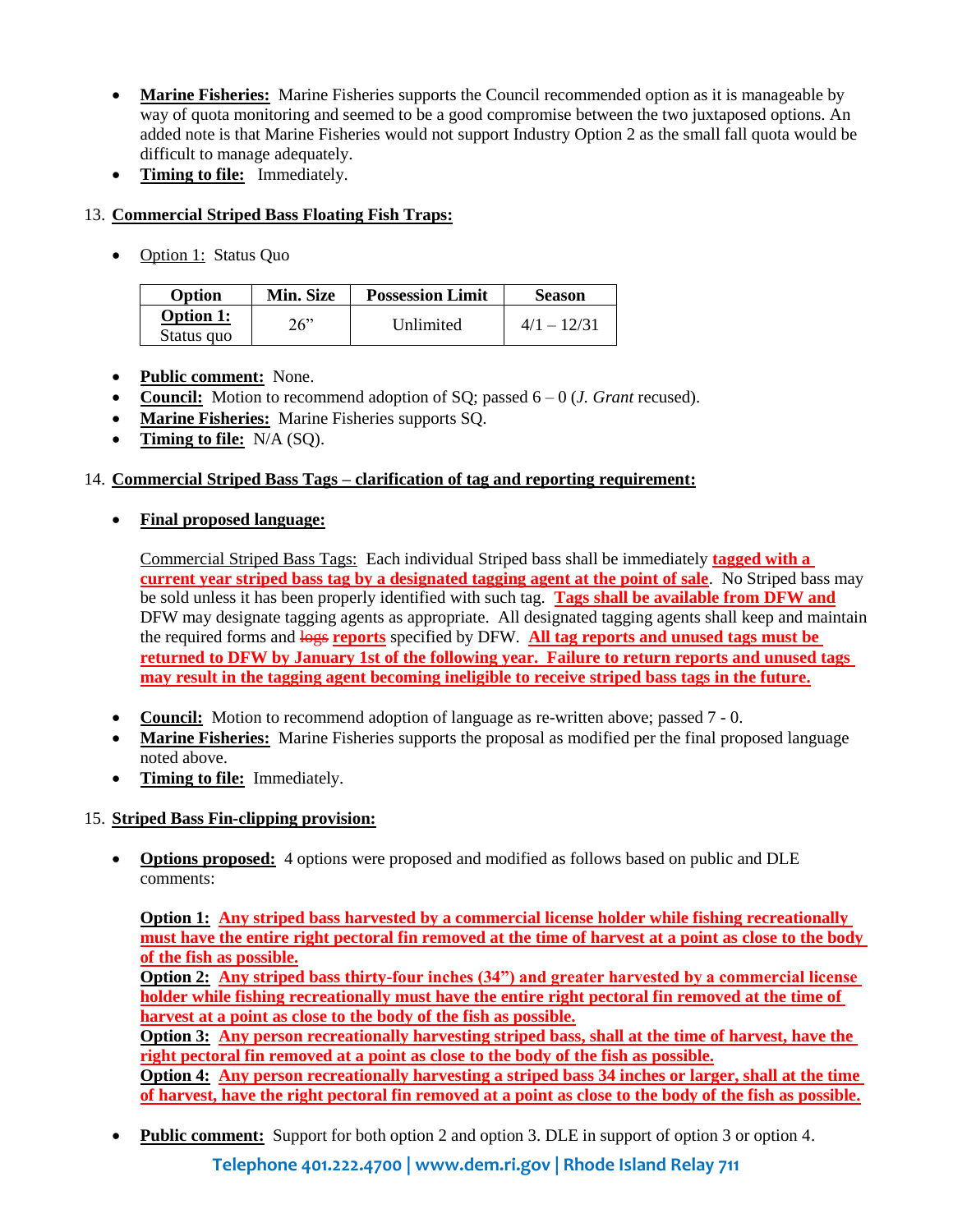• Council: Motion to recommend adoption of option 4 with the following modification:

Any person recreationally harvesting**, and not releasing,** a striped bass 34 inches or larger, shall at the time of harvest, have the **entire** right pectoral fin removed at a point as close to the body of the fish as possible.

Passed  $7 - 0$ .

- **Marine Fisheries:** Marine Fisheries supports option 4 as originally modified and shown above under the heading "options proposed." After consultation with DEM Legal Counsel and DLE, the added language from the RIMFC was already implicit in the existing language, was similar to language used successfully in MA state regulations, and was therefore deemed redundant and unnecessary to include in the regulatory language.
- **Timing to file:** Immediately.

#### 16. **Dealer regulations – complementary Striped Bass Fin-clipping provision:**

- **Public comment:** None.
- **Council:** Motion to recommend adoption of language as proposed; passed  $7 0$ .
- **Marine Fisheries:** Marine Fisheries supports the language as proposed and will assure final language is consistent with the fishery regulations before filing.
- **Timing to file:** Immediately.

#### 17. **General editing of Dealer Regulations:**

- **Public comment:** None.
- **Council:** Motion to recommend adoption of language as proposed; passed  $7 0$ .
- **Marine Fisheries:** Marine Fisheries supports as proposed and notes that the restructuring of the regulations is nearing completion.
- **Timing to file:** Immediately.

#### 18. **Proposed adoption of "***Part 1 – Definitions***" (with repeal of "***Part 1 – Legislative Findings"***):**

- **Background:** House all definitions in a single location to circumvent the situation where terms are used inconsistently across regulations.
- **Public comment:** None.
- Council: Motion to recommend adoption as proposed; passed  $7 0$ .
- **Marine Fisheries:** Marine Fisheries supports as proposed.
- **Timing to file:** Await filing until final regulations for Cancer Crab developed, which went to hearing in March 2016.

#### 19. **Proposed REPEAL of RIMFR** *"Part 17 – Maps"***:**

- **Background:**
	- o Areas shown in "*Maps*" contain several inaccuracies;
	- o Areas correctly described in other RI Marine Fisheries regulations there is no net effect of repealing "Maps";
	- o Repeal necessary to avoid inconsistencies;
- **Public comment:** Two comments opposed to repealing Maps if there was not something else in place for fishermen to reference.
- **Council:** Motion to recommend repealing the "Maps" section; passed  $7 0$ .